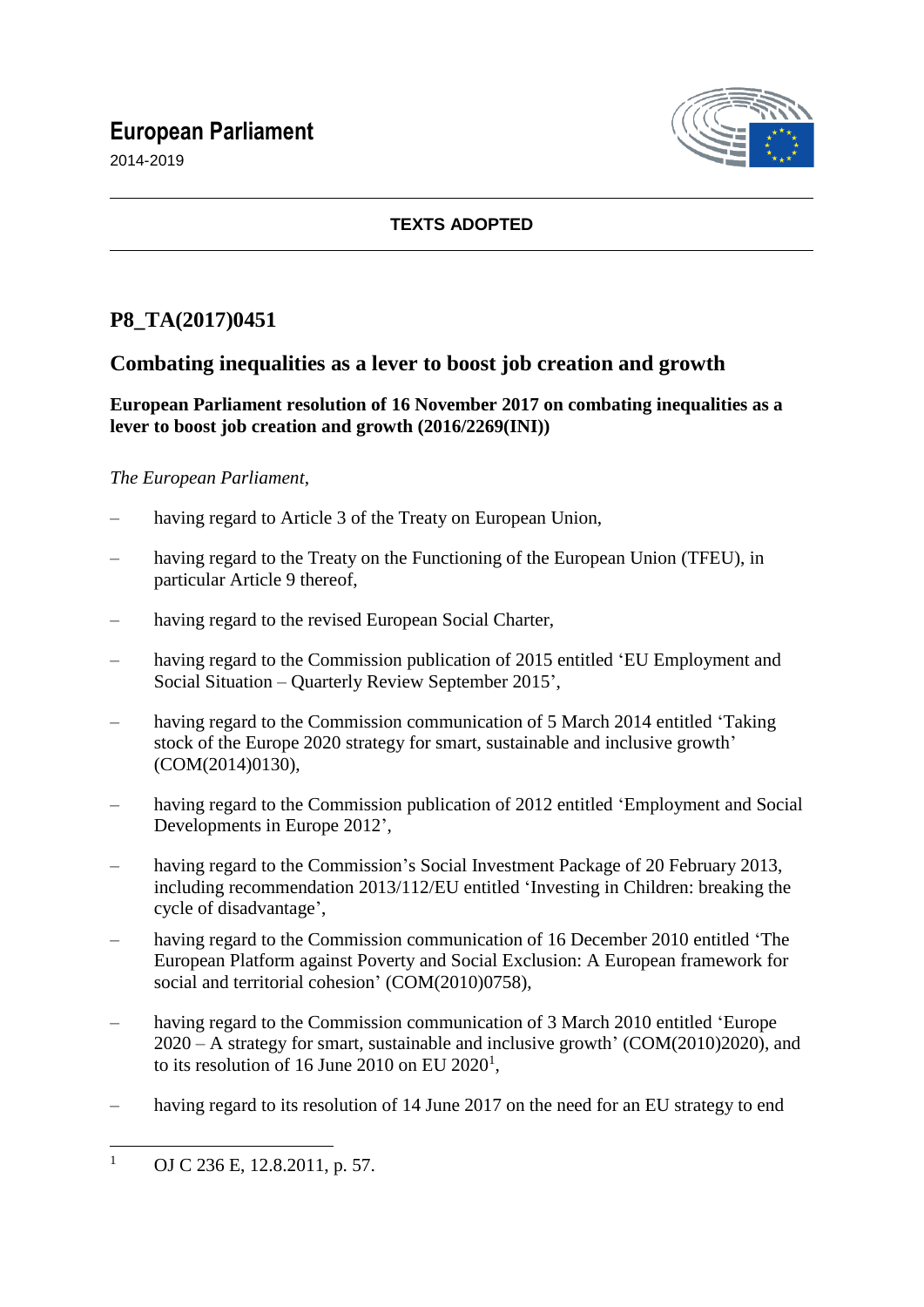and prevent the gender pension gap<sup>1</sup>,

- having regard to its resolution of 14 March 2017 on equality between women and men in the European Union in  $2014 - 2015^2$ ,
- having regard to its resolution of 19 January 2017 on a European Pillar of Social  $Right's<sup>3</sup>$ ,
- having regard to its recommendation to the Council of 7 July 2016 on the 71st session of the United Nations General Assembly<sup>4</sup>,
- having regard to its resolution of 14 April 2016 on meeting the antipoverty target in the light of increasing household  $costs^5$ ,
- having regard to its resolution of 24 November 2015 on reducing inequalities with a special focus on child poverty<sup>6</sup>,
- having regard to its resolution of 16 January 2014 on an EU homelessness strategy<sup>7</sup>,
- having regard to its resolution of 4 July 2013 on the impact of the crisis on access to care for vulnerable groups<sup>8</sup>,
- having regard to its resolution of 12 June 2013 on the Commission communication 'Towards Social Investment for Growth and Cohesion – including implementing the European Social Fund 2014-2020'<sup>9</sup>,
- having regard to its resolution of 15 November 2011 on the European Platform against poverty and social exclusion $10$ ,
- having regard to its resolution of 8 March 2011 on the face of female poverty in the European Union $11$ ,
- having regard to its resolution of 8 March 2011 on reducing health inequalities in the  ${\rm EU^{12}},$
- having regard to its resolution of 20 October 2010 on the role of minimum income in combating poverty and promoting an inclusive society in Europe<sup>13</sup>,
- having regard to its resolution of 9 October 2008 on promoting social inclusion and

 $\frac{7}{8}$  OJ C 482, 23.12.2016, p. 141.

- <sup>10</sup> OJ C 153 E, 31.5.2013, p. 57.
- <sup>11</sup> OJ C 199 E, 7.7.2012, p. 77.

 $\mathbf{1}$ <sup>1</sup> Texts adopted, P8\_TA(2017)0260.<br><sup>2</sup> Texts adopted, P8\_TA(2017)0073

 $\frac{2}{3}$  Texts adopted, P8\_TA(2017)0073.

<sup>3</sup> Texts adopted, P8\_TA(2017)0010.

<sup>&</sup>lt;sup>4</sup> Texts adopted, P8\_TA(2016)0317.

 $^{5}$  Texts adopted, P8\_TA(2016)0136.

 $\frac{6}{7}$  OJ C 366, 27.10.2017, p. 19.

<sup>&</sup>lt;sup>8</sup> OJ C 75, 26.2.2016, p. 130.<br><sup>9</sup> OJ C 65, 10.2.2016, p. 68.

<sup>&</sup>lt;sup>9</sup> OJ C 65, 19.2.2016, p. 68.<br><sup>10</sup> OJ C 153 E 31.5 2013. p.

<sup>&</sup>lt;sup>12</sup> OJ C 199 E, 7.7.2012, p. 25.

OJ C 70 E, 8.3.2012, p. 8.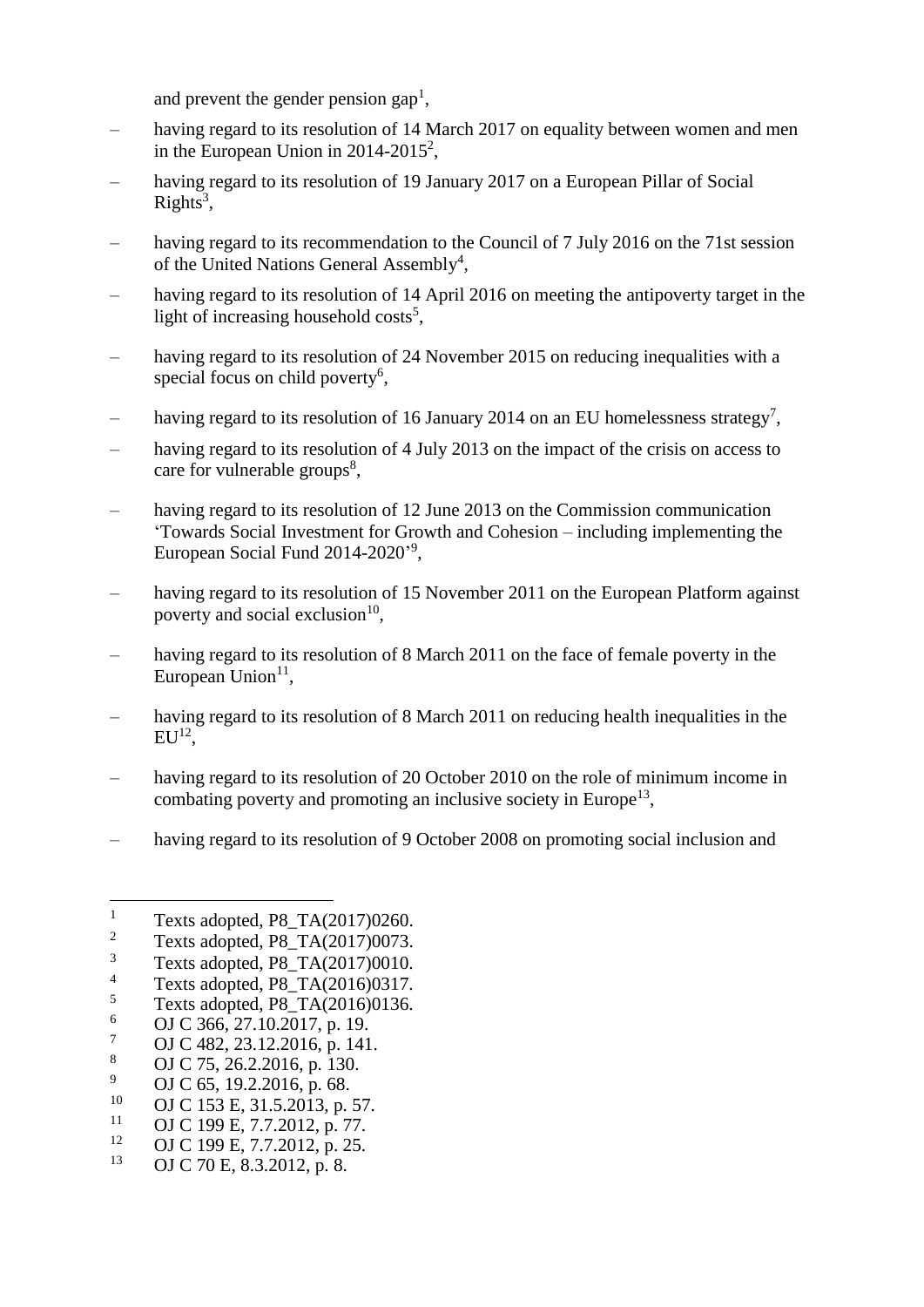combating poverty, including child poverty, in the  $EU<sup>1</sup>$ ,

- having regard to the question for oral answer  $O$ -000047/2016 B8-0369/2016 on tackling inequalities in order to boost inclusive and sustainable economic growth in the EU,
- having regard to the opinion of the European Economic and Social Committee of 10 December 2013 on 'European minimum income and poverty indicators'<sup>2</sup>,
- having regard to the opinion of the European Economic and Social Committee of 15 June 2011 on the 'European Platform against Poverty and Social Exclusion: a European framework for Social and Territorial Cohesion<sup>3</sup>,
- having regard to the opinion of the European Economic and Social Committee of 30 September 2009 entitled 'Work and poverty: towards the necessary holistic approach<sup>-4</sup>,
- having regard to the opinion of the Committee of the Regions of 31 March 2011 on the European Platform against Poverty and Social Exclusion<sup>5</sup>,
- having regard to the annual report of 10 March 2015 by the Social Protection Committee entitled 'Social situation in the European Union (2014)<sup>'6</sup>,
- having regard to the opinion of the Social Protection Committee of 15 February 2011 entitled 'The European Platform against Poverty and Social Exclusion: Flagship Initiative of the Europe 2020 Strategy'<sup>7</sup>,
- having regard to the Eurofound report 'Third European Quality of Life Survey Quality of life in Europe: Impacts of the crisis',
- having regard to the Eurofound report 'Third European Quality of Life Survey Quality of life in Europe: Social inequalities',
- having regard to the Eurofound report 'Income inequalities and employment patterns in Europe before and after the Great Recession',
- having regard to the Eurofound overview report 'Sixth European Working Conditions Survey',
- having regard to the Eurofound report 'Social mobility in the EU',
- having regard to the Eurofound report 'New forms of employment',
- having regard to Eurofound's topical update, 'Pay inequalities experienced by posted workers: Challenges to the "equal treatment" principle', which provides a detailed overview of governments' and social partners' positions across Europe as regards the

<sup>&</sup>lt;sup>1</sup> OJ C 9 E, 15.1.2010, p. 11.<br><sup>2</sup> OJ C 170, 5.6.2014, p. 23.

<sup>&</sup>lt;sup>2</sup> OJ C 170, 5.6.2014, p. 23.

 $\frac{3}{4}$  OJ C 248, 25.8.2011, p. 130.

 $^{4}$  OJ C 318, 23.12.2009, p. 52.

OJ C 166, 7.6.2011, p. 18.

<sup>6</sup> <http://ec.europa.eu/social/BlobServlet?docId=13608&langId=en>

<sup>&</sup>lt;sup>7</sup> Opinion of the Social Protection Committee addressed to the Council, Council of the European Union, 649/11, SOC 124, 15 February 2011.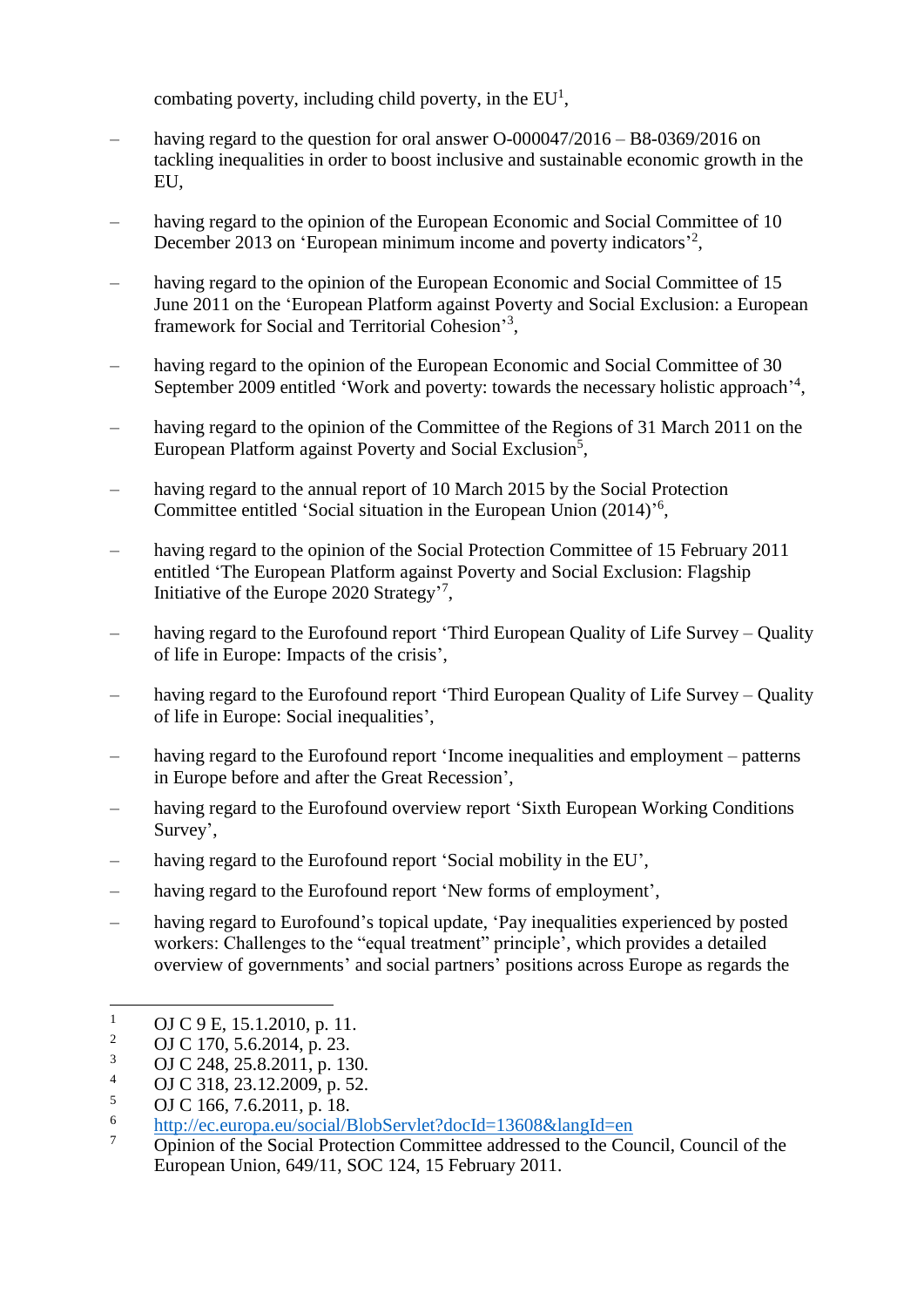principle of equal remuneration for equal work,

- having regard to the Eurofound report 'Developments in working life in Europe: EurWORK annual review 2016', and specifically to its chapter 'Pay inequalities – Evidence, debate and policies',
- having regard to the Eurofound report 'Occupational change and wage inequality: European Jobs Monitor 2017',
- having regard to the Eurofound report 'Women, men and working conditions in Europe',
- having regard to the Commission publication 'European Economic Forecast Spring  $2016$ <sup>2</sup>,
- having regard to the UN's 2030 Agenda for Sustainable Development, and specifically to its Sustainable Development Goal (SDG) No 10, 'Reduce inequalities within and among countries',
- having regard to the UN report 'World Social Situation 2007: The Employment Imperative',
- having regard to the OECD report of 21 May 2015 entitled 'In It Together: Why Less Inequality Benefits All',
- having regard to the OECD report of 19 December 2011 entitled 'Divided We Stand: Why Inequality Keeps Rising',
- having regard to the OECD report of October 2008 entitled 'Growing Unequal?: Income Distribution and Poverty in OECD countries',
- having regard to the IMF staff discussion note of 17 February 2014 entitled 'Redistribution, Inequality and Growth'<sup>2</sup>,
- having regard to the IMF staff discussion note of 8 April 2011 entitled 'Inequality and Unsustainable Growth: Two Sides of the Same Coin?'<sup>3</sup>,
- having regard to the ILO publication of 3 June 2013 'World of Work Report 2013: Repairing the economic and social fabric' and its chapter 'Snapshot of the United States',
- having regard to the report published in September 2014 by University College, London as part of the 'DRIVERS For Health Equity project', entitled 'Final Scientific Report: Social Inequalities in early childhood health and development: a European-wide systematic review',
- having regard to Rule 52 of its Rules of Procedure,
- having regard to the report of the Committee on Employment and Social Affairs and the opinion of the Committee on Economic and Monetary Affairs and the position in the form of amendments of the Committee on Women's Rights and Gender Equality (A8-

<sup>3</sup> Authors: Andrew Berg and Jonathan D. Ostry.

 $\overline{a}$ <sup>1</sup> European Commission, Institutional Paper 025, May 2016.<br><sup>2</sup> Authoral Janathan D. Ostw. Andrew Bara and Chamlamba

<sup>&</sup>lt;sup>2</sup> Authors: Jonathan D. Ostry, Andrew Berg and Charalambos G. Tsangarides.<br>Authors: Andrew Berg and Jonathan D. Ostry.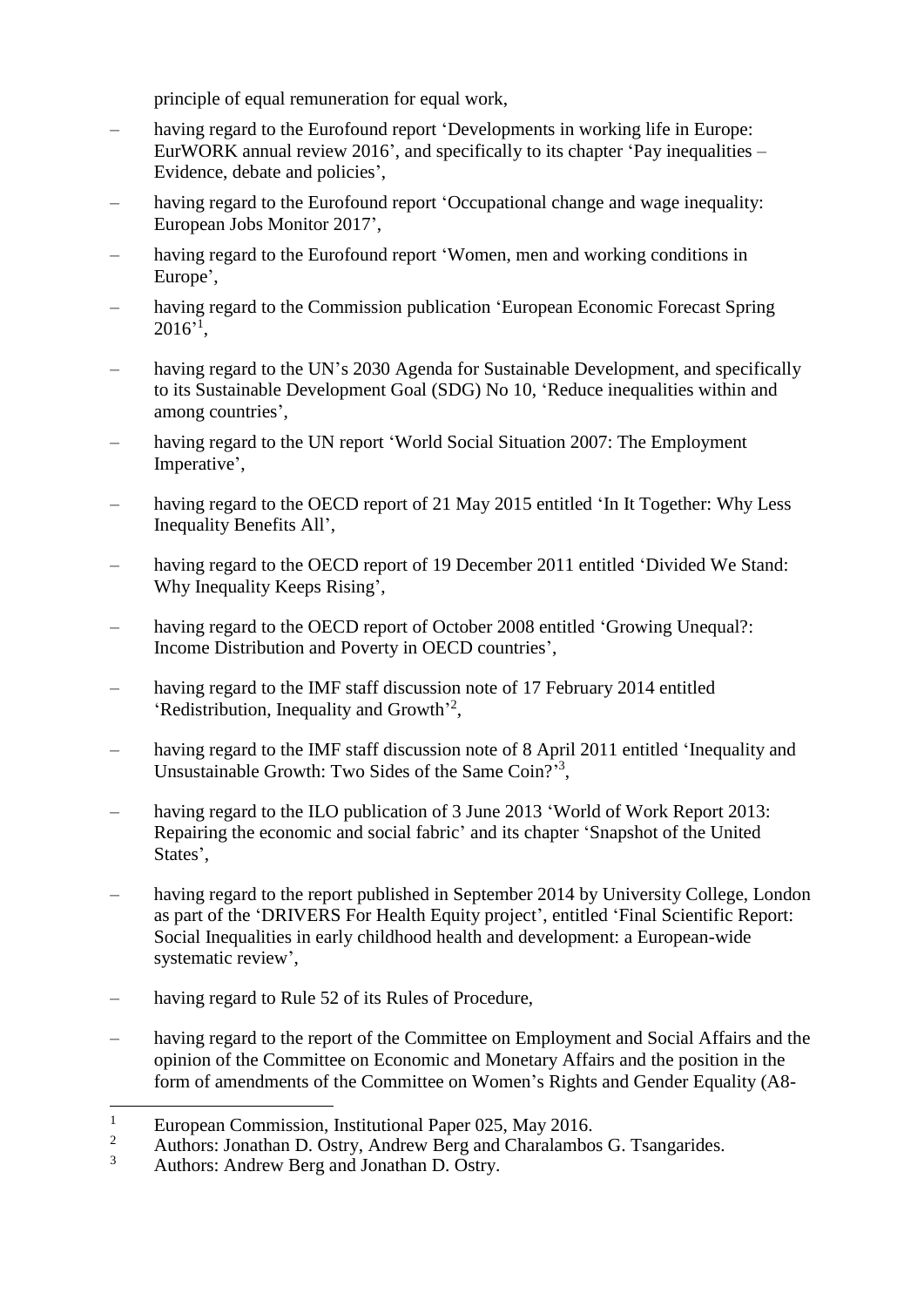0340/2017),

- A. whereas equality and fairness are an integral part of European values and a cornerstone for the European social model, the EU and its Member States; whereas the objectives of both the Member States and the EU include the promotion of employment, with a view to lasting high employment and combating exclusion;
- B. whereas inequality can undermine social trust and erode support for democratic institutions; whereas measures to combat inequality must be enhanced in economic, social and regional terms in order to promote harmonious development across the Union;
- C. whereas inequality refers both to the income gap between individuals and to individuals' loss of opportunities impeding the potential improvement of their abilities and skills and curbing their development and, consequently, their potential contribution to society;
- D. whereas the root cause of shrinking demand is the economic and financial crisis that has been rampant in the euro area for over a decade;
- E. whereas inequality and unemployment curtail effective demand, frustrate innovation, and can lead to increased financial fragility; whereas high and rising inequality hinders not only progress towards eradicating poverty, but also efforts to enhance social inclusion and social cohesion;
- F. whereas combating inequalities can be a lever to boost job creation and growth and at the same time reduce poverty; whereas 47,5 % of all unemployed persons in the EU were at risk of poverty in  $2015^1$ ;
- G. whereas inequality undermines growth and quality job creation<sup>2</sup>, according to international institutions such as the  $IMF<sup>3</sup>$  or the  $OECD<sup>4</sup>$ , which have also stated that excessively high and rising inequality have direct social costs, hamper social mobility and can also inhibit sustainable growth, today and in the future;
- H. whereas one of the five Europe 2020 targets aims to reduce by at least 20 million the number of people in or at risk of poverty and social exclusion, from 115,9 million in 2008 to no more than 95,9 million by 2020; whereas in 2015 there were 117,6 million people at risk of poverty and social exclusion, exceeding the 2008 figure by 1,7 million; whereas 32,2 million persons with disabilities were at risk of poverty and social exclusion in the EU in 2012; whereas in 2013 26,5 million children in the EU-28 were at risk of falling into poverty or social exclusion; whereas the proportion of the

 $\mathbf{1}$ <sup>1</sup> Eurostat: [http://ec.europa.eu/eurostat/statistics](http://ec.europa.eu/eurostat/statistics-explained/index.php/Income_distribution_statistics)[explained/index.php/Income\\_distribution\\_statistics](http://ec.europa.eu/eurostat/statistics-explained/index.php/Income_distribution_statistics)

<sup>2</sup> IMF (2017), 'IMF Working Paper WP 17/76: Inequality Overhang'. Authors: Francesco Grigoli and Adrian Robles, Washington, D.C.: International Monetary Fund.

<sup>3</sup> IMF (2015), Causes and Consequences of Income Inequality: A Global Perspective. Staff Discussion Note SDN/15/13 Washington, D.C.: International Monetary Fund. <http://www.imf.org/external/pubs/ft/sdn/2015/sdn1513.pdf>

<sup>4</sup> OECD (2015), 'In It Together. Why Less Inequality Benefits All', Paris: OECD Publishing.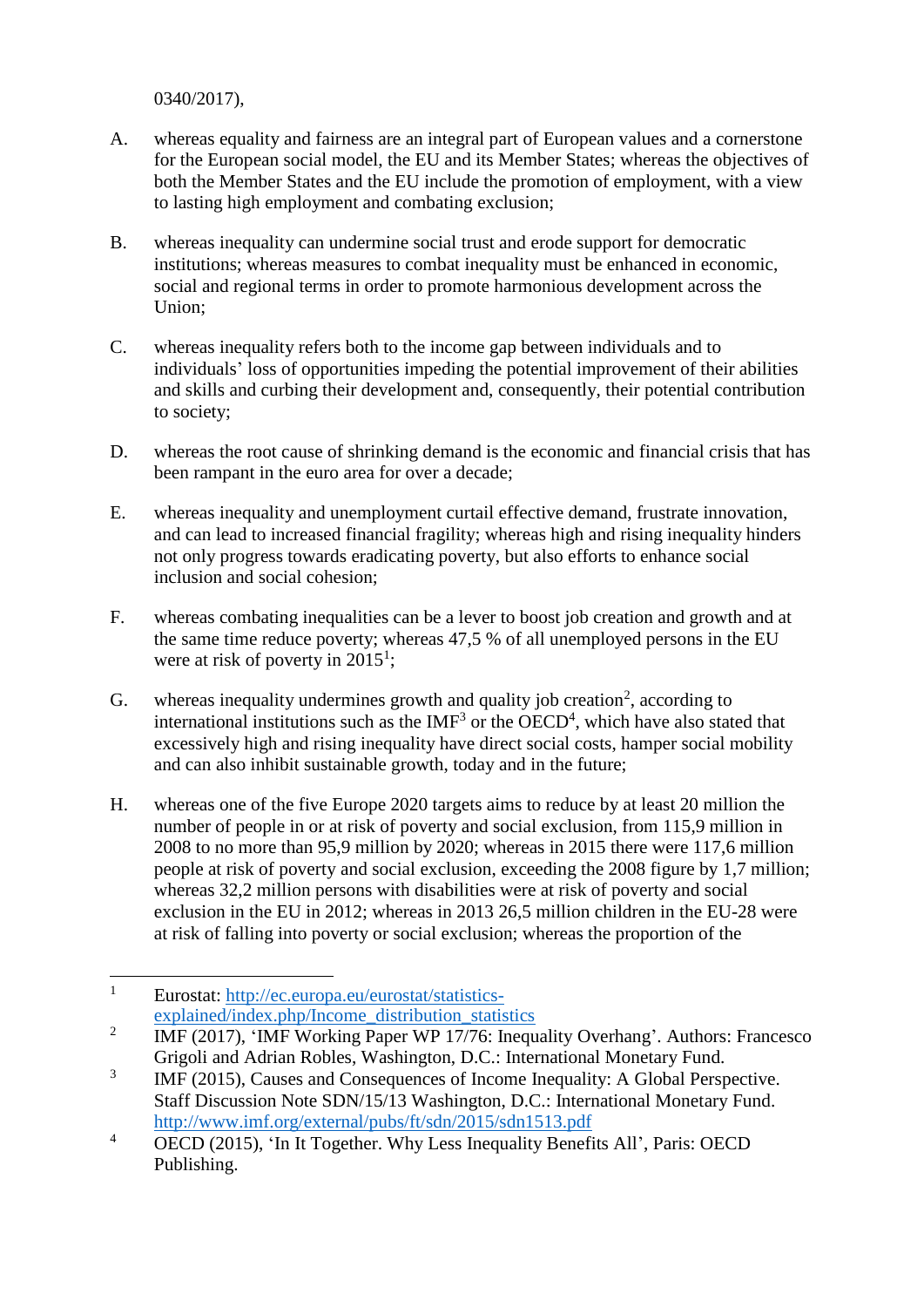population at risk of poverty or exclusion is still unacceptably high at 23,7 %, with figures remaining very high in some Member States; whereas, moreover, energy poverty remains so high that for the 11 % of the EU population affected it leads to a cycle of economic disadvantage<sup>1</sup>;

- I. whereas the increase in inequality arising from the crisis has affected women in particular, exacerbating poverty among women and increasingly excluding them from the labour market; whereas women's participation in the labour market should be increased through the efficient implementation of the existing and complementary legislation on equality between women and men and the improvement of the current policy framework with a view to enhancing work-life balance;
- J. whereas there is a positive correlation between enhanced equality between women and men and stronger economic growth, inclusiveness, job creation and business prosperity; whereas reducing occupational inequality is a means not only to achieve equal treatment but also to ensure labour market efficiency and competitiveness;
- K. whereas the OECD has highlighted that 'lowering inequality by 1 Gini point would translate into an increase in cumulative growth of  $0.8$  % in the following five years<sup>22</sup>.
- L. whereas according to Eurofound, 'atypical work' refers to employment relationships not conforming to the standard or typical model of full-time, regular, open-ended employment with a single employer over a long time-span; whereas according to the ILO, 'non-standard forms of employment' is an umbrella term for different employment arrangements that deviate from standard employment, including temporary employment, part-time and on-call work, temporary agency work and other multi-party employment relationships, as well as disguised employment and dependent selfemployment;
- M. whereas increased inequality is associated with decreased social mobility, reduced human capabilities and limits on fundamental rights and freedoms; whereas the Eurofound report of 2017 on social mobility in the  $EU^3$  provides evidence that social background continues to determine life chances in many of the Member States;
- N. whereas growth in the Member State economies depends on multiple factors; whereas increasing inequality could have a negative impact on growth; whereas the IMF has identified at global level an inverse relationship between the income share accruing to the top 20 % and economic growth, whereby if the income share of the top 20 % increases by one percentage point, GDP growth is actually 0,08 percentage points lower in the following five years; whereas, conversely, a similar increase in the income share of the bottom 20 % is associated with higher growth of 0,38 percentage points;
- O. whereas inequality is a multifaceted phenomenon which is not restricted to monetary issues but also concerns differences in the opportunities available to people depending on, for example, their gender, ethnic origin, disability, sexual preferences, geographical

 $\mathbf{1}$ <sup>1</sup> Eurostat: [http://ec.europa.eu/eurostat/statistics](http://ec.europa.eu/eurostat/statistics-explained/images/f/f8/People_at_risk_of_poverty_or_social_exclusion%2C_EU-27_and_EU-28%2C_2005-2015.JPG)explained/images/f/f8/People at risk of poverty or social exclusion%2C EU-27 and EU-28%2C 2005-2015.JPG

<sup>&</sup>lt;sup>2</sup>  $\overline{OECD}$  (2015), 'In It Together. Why Less Inequality Benefits All', p. 67.

Eurofound (2017), 'Social mobility in the EU', Luxembourg: Publications Office of the European Union.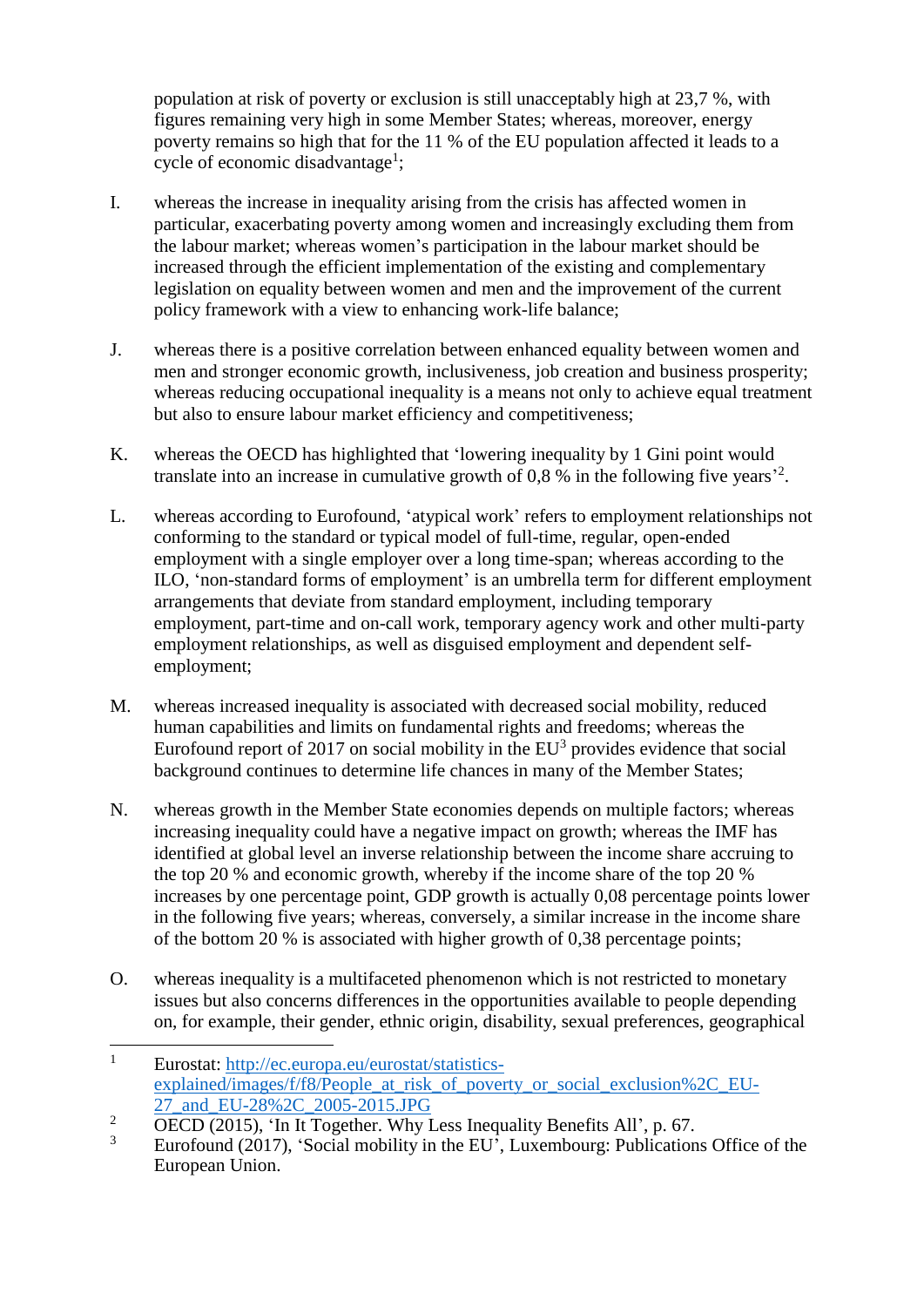location or age; whereas multiple inequalities in access to work and within work create a risk for individuals' health and wellbeing, and financial opportunities and might therefore lead to low productivity;

- P. whereas unequal coverage in the area of social protection is analysed in Eurofound's report on 'New Forms of Employment'<sup>1</sup>, which includes a focus on the most problematic of these forms from a social protection perspective, namely casual work, providing examples of legislation that specifically excludes casual workers, and of other legislation which aims to include them, typically by compensating on the basis of income thresholds; whereas voucher work and strategic employee sharing are examples of non-standard work that aim to address the inadequacies of social protection in occasional or part-time work;
- Q. whereas societies with greater income inequalities have higher rates of poor health and violence, lower maths and literacy scores, higher obesity rates, and higher imprisonment and homicide rates<sup>2</sup>; whereas more equal societies incur less welfare expenditure for the state;
- R. whereas inequalities throughout the life cycle are reflected in inequalities in old age such as lower healthy life expectancy, old-age poverty, and a gender pension gap of almost 40 %; whereas European strategies for the eradication of poverty are necessary for achieving sustainable development for all;
- S. whereas economic security is an important factor for human fulfilment;
- T. whereas on 5 October 2015 the Council adopted conclusions on 'the 2015 Pension Adequacy Report: current and future income adequacy in old age in the EU', considering it 'essential that public pension or other social protection schemes contain appropriate safeguards for women and men whose employment opportunities do or did not allow them to build up sufficient pension entitlements' and further stating that 'such safeguards notably include minimum pensions or other minimum income provisions for older people'<sup>3</sup>;
- U. whereas the lack of sufficient funding for public education is a major cause of future social disparities and increasing inequality;
- V. whereas between 2005 and 2015 the Gini coefficient for the EU increased from 30,6 to 31 and the income inequality between the top and bottom 20 % of the population increased from 4,7 to 5,2; whereas the proportion of people at risk of monetary poverty is closely linked to income inequality and monetary poverty has increased steadily since 2005; whereas between 2008 and 2014 several Member States witnessed rising

 1 [https://www.eurofound.europa.eu/sites/default/files/ef\\_publication/](https://www.eurofound.europa.eu/sites/default/files/ef_publication/field_ef_document/ef1461en.pdf) field ef document/ef1461en.pdf

<sup>2</sup> 'Inequality and mental illness', R. Wilkinson and K. Pickett, Department of Health Sciences, University of York, UK; published on-line 25 May 2017; S2215- 0366(17)30206-7.

<sup>&</sup>lt;sup>3</sup> COREPER I, 'Adequate retirement incomes in the context of ageing societies – Draft Council Conclusions', 12352/15: [http://data.consilium.europa.eu/doc/document/ST-](http://data.consilium.europa.eu/doc/document/ST-12352-2015-INIT/en/pdf)[12352-2015-INIT/en/pdf](http://data.consilium.europa.eu/doc/document/ST-12352-2015-INIT/en/pdf)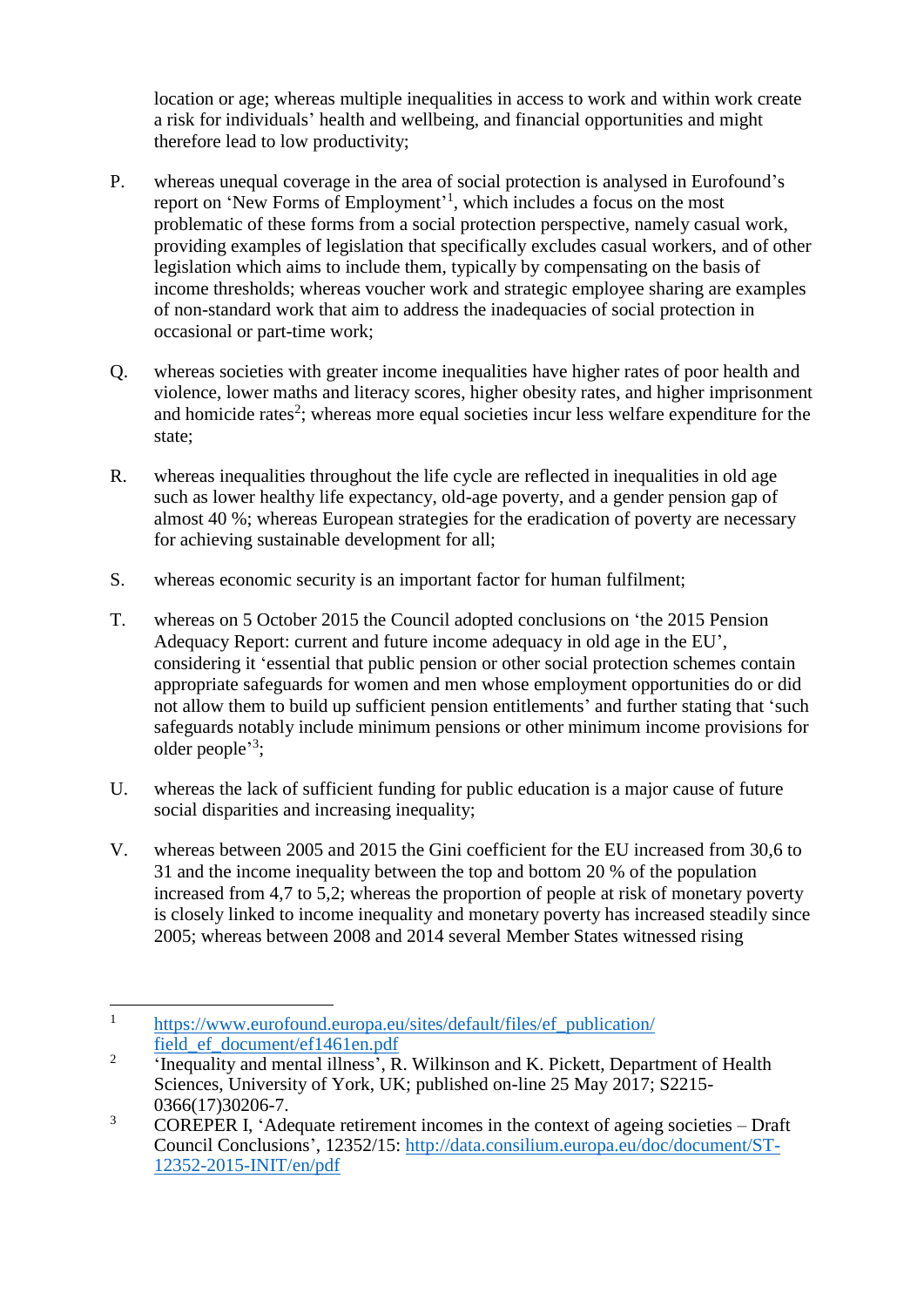inequality in terms of household disposable income<sup>1</sup>;

- W. whereas disparities between and within Member States' economic growth are leading to economic imbalances within the Union; whereas these highly unequal economic trends have generated excessive unemployment and poverty pockets;
- X. whereas the global evolution of inequalities is consistent with a steady increase in inequality in developed countries since the 1980s, with inequality rising, according to the  $OECD<sup>2</sup>$ , regardless of the economic cycle (with specific exceptions), thus increasing the Gini coefficient by three points, from 0,29 to 0,32, between 1980 and 2013, signifying a 10 % increase in the last decades;
- Y. whereas although the level of inequality can be determined by many factors, it is institutions and authors of political interventions that are responsible for addressing them specially at structural level; whereas there is an investment gap in the EU and public and private investment are key elements in reducing inequality by boosting employment; whereas structural deficiencies need to be properly addressed; whereas the European Fund for Strategic Investments (EFSI) is expected to be updated in order to help address the investment gap;
- Z. whereas trends in inequality do not necessarily coincide with trends in absolute and extreme forms of poverty such as homelessness;
- AA. whereas providing adequate support and funding around sustainable and permanent housing is essential for access to employment, education and health and for strengthening integration and local acceptance; whereas safeguarding the liveability of neighbourhoods and fighting segregation are an important part of supporting integration and reducing inequalities;
- AB. whereas according to Eurostat the proportion of the population at risk of poverty in the EU in 2015 was 24,4 %, rising to 26,9 % for children;
- AC. whereas women are disproportionately affected by the crisis, and whereas green jobs have proven to be more crisis-resistant than others;
- AD. whereas women are at higher risk of poverty and precariousness;

## *Establishing European policy coordination for combating inequality*

- 1. Affirms that inequalities threaten the future of the European project, erode its legitimacy and can damage trust in the EU as an engine of social progress, a dimension of the Union which needs to be developed; recalls that current inequalities have negative effects undermining political and social stability; emphasises that fostering upward convergence and improving the life of all European citizens needs to continue to be the driver for further integration;
- 2. Believes firmly that the reduction of inequalities must be one of the main priorities at

<sup>2</sup> OECD (2015), 'In It Together. Why Less Inequality Benefits All', Paris: OECD Publishing.

 $\mathbf{1}$ Eurofound (2017), 'Income inequalities and employment patterns in Europe before and after the Great Recession'.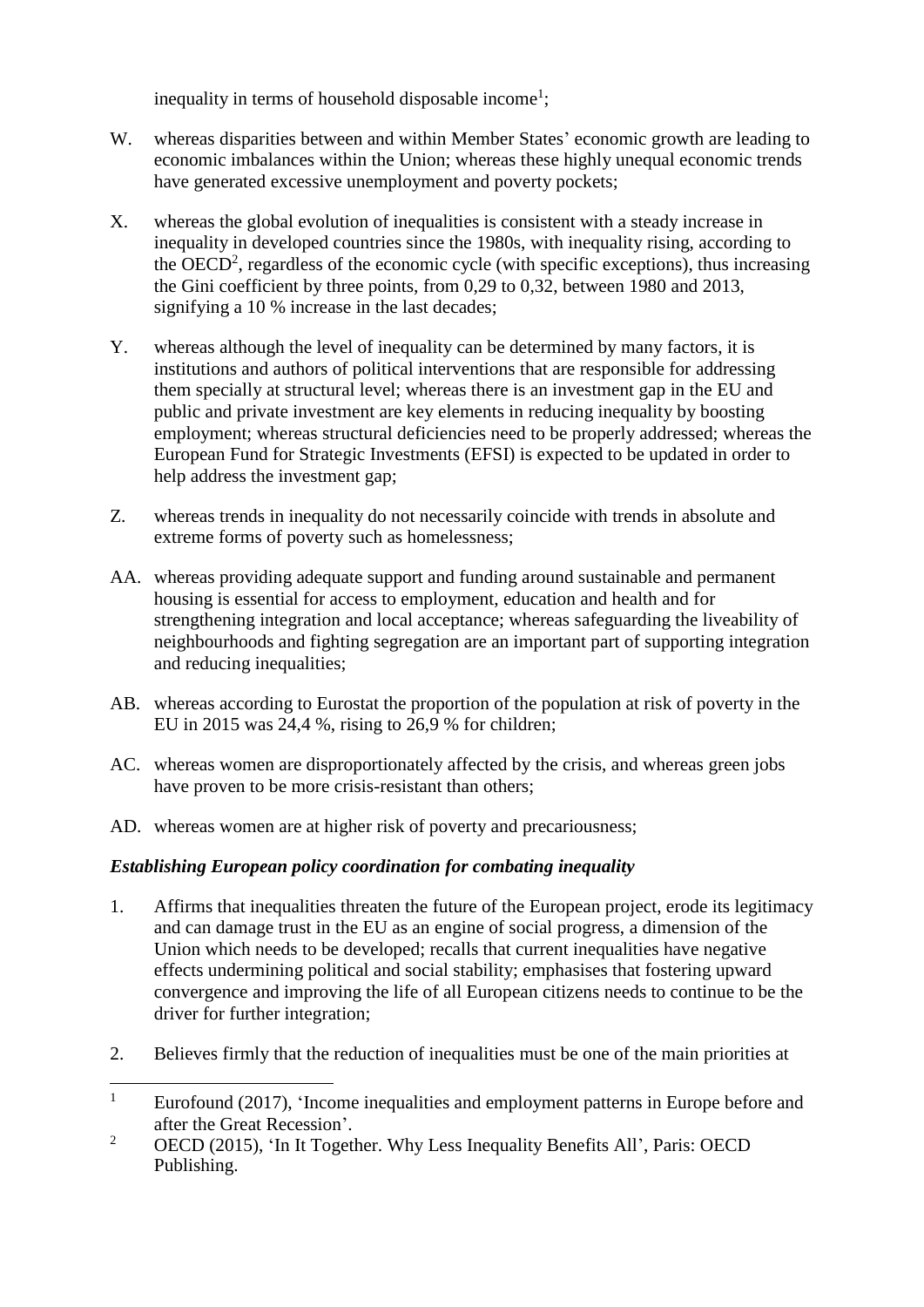the European level, not only in order to tackle poverty or promote convergence, but also as the precondition for economic recovery, decent job creation, social cohesion and shared prosperity;

- 3. Highlights that reducing inequalities is essential for promoting fairer and more stable democracies, guaranteeing equal treatment without double standards, marginalising populism, extremism and xenophobia, and ensuring that the European Union is a project embraced by its citizens;
- 4. Reminds the Commission and the Member States that the European Union must fulfil its commitments under the Treaties in terms of promoting the wellbeing of its peoples, full employment and social progress, social justice and protection, equality between women and men, equality between citizens from different socio-economic backgrounds, solidarity between generations, protection of the rights of the child and social inclusion of all people who are in vulnerable situation or suffer from marginalisation;
- 5. Asks the Commission and the Member States, in accordance with their respective competences, to evaluate the performance and outcomes of economic policy coordination, taking into account the evolution of social progress and social justice in the EU; observes that the European Semester has not prioritised the achievement of these aims and the reduction of inequalities; urges the Commission to improve the process of policy coordination in order to better monitor, prevent and correct negative trends that could increase inequalities and weaken social progress or negatively affect social justice, putting in place preventive and corrective measures when necessary; believes that specific policies aimed at fighting economic inequalities should be considered and included, where appropriate, in the European Semester;
- 6. Believes that social measures can be regarded in some cases as alleviating measures and should be complemented with economic policies and socially responsible structural reforms in order to achieve positive, long-lasting and sustainable economic growth and structurally reduce the trend to inequality in the medium and long term;
- 7. Urges the Commission, within the scope of the European Semester, and without prejudice to national competences, to better assess imbalances in terms of income and wealth distribution, also through individual in-depth review (IDR) reports if these imbalances are detected, as a way to link economic coordination with employment and social performance; calls on the Commission to establish an accurate and up-to-date picture of the differences in income and wealth, social cohesion and social inclusion between and within countries, and to justify its proposals and recommendations for political decisions with solid and detailed data; calls on the Commission to study which should be the most accurate indicators of economic inequality (from among the Gini index, Palma indexes, Theil index, wage share, ratio of minimum wage to GDP per capita or to average wage, etc.), and to monitor the evolution of inequalities, also taking into account the overall competitiveness and productivity of all factors;
- 8. Notes that regions which suffer from severe and permanent natural or demographic handicaps, such as the northernmost regions with their very low population density, the island, cross-border and mountain regions referred to in Article 174 TFEU, and remote and depopulated regions, have greater difficulty in providing access to public services such as healthcare and education and that, as a result, those services are frequently a greater burden on public finances and recipients need to travel further to obtain them;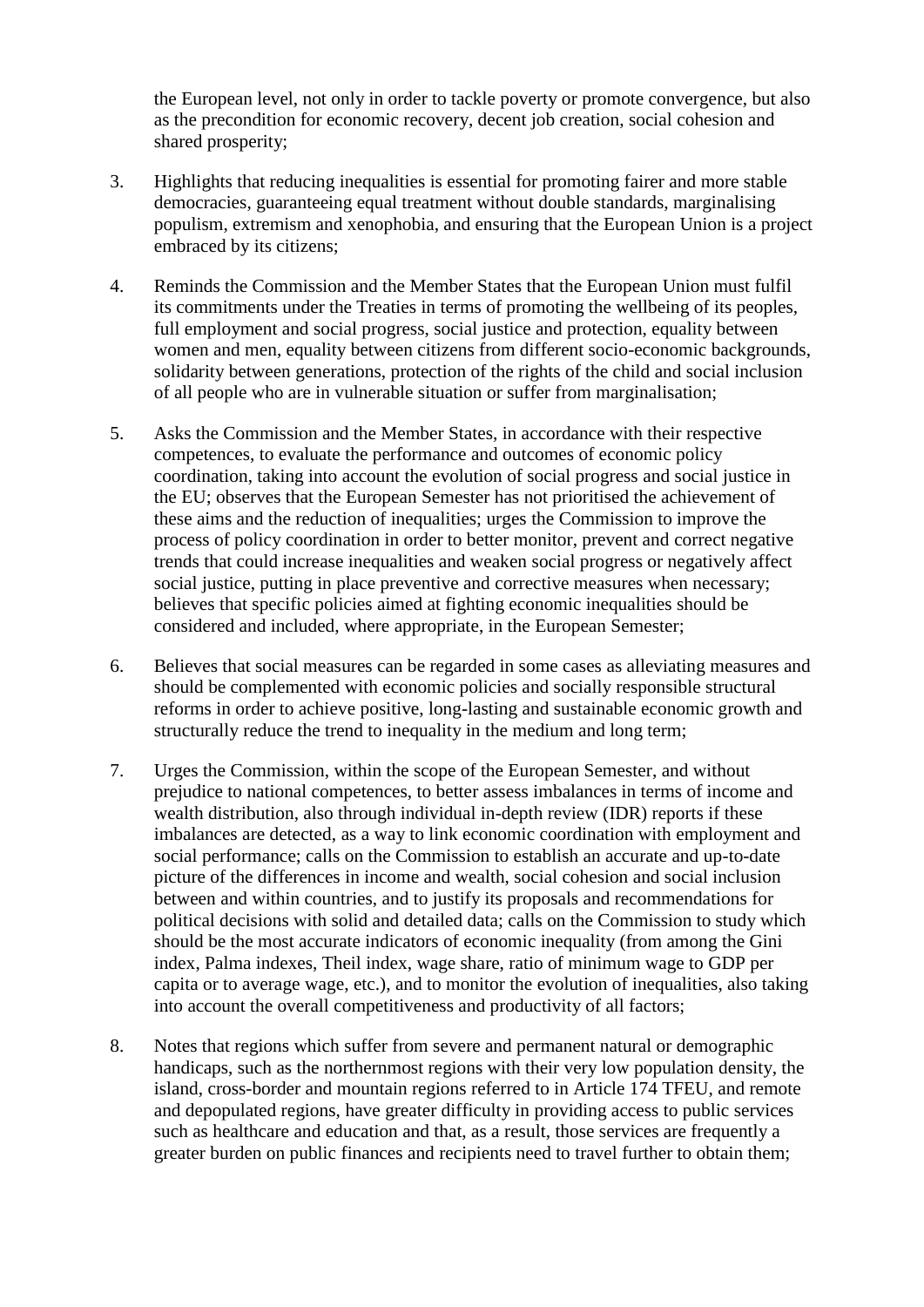- 9. Reiterates the need to channel investment towards improved territorial cohesion, so as to enhance the industrial fabric of regions with severe and permanent natural or demographic disadvantages, especially regarding broadband access;
- 10. Urges the Commission to promote ambitious investment in social protection, services and infrastructures by Member States through a more targeted and strategic use of the European Structural and Investment Funds and the European Fund for Strategic Investments, in order to respond to the social and economic needs of Member States and regions;
- 11. Reiterates its call for the establishment of an authentic European Pillar of Social Rights which promotes upwards convergence, taking into consideration the share of competences laid down in the Treaties and the building of a deeper and fairer social dimension of the EMU;
- 12. Calls on the Commission to strengthen its efforts to work with Member States to achieve all the Europe 2020 strategy targets, including the reduction of poverty and social exclusion by 20 million, and to align the scope of the Europe 2020 strategy with the 2030 Agenda for Sustainable Development, therefore also including the fight against inequality and extreme poverty among its goals; asks the Commission to continue paying close attention to the implementation of the Europe 2020 strategy targets and to take into consideration the Eurostat scoreboard on Europe 2020 headline indicators, also in the European Semester procedure and the Country-Specific Recommendations;
- 13. Calls on the Commission and on the Member States, recalling that the latter are primarily responsible for their social policies, which must be supported and complemented by European action, to strengthen their efforts for the reduction of inequality between income groups, and to encourage an adequate framework of measures which ensures, among other things, decent working conditions for all, public education, health, pensions, adequate public infrastructure and social services, and encourages equal opportunities; stresses that such a framework should enable a wellfunctioning 'social lift';
- 14. Underlines that the Union budget should establish the implementation of appropriate policies for reducing inequalities and increased social cohesion;
- 15. Stresses the primacy of fundamental rights; emphasises that labour law and high social standards have a crucial role to play in rebalancing economies, supporting incomes and encouraging investment capacity; recalls the importance of respecting social rights as enshrined in the Charter of Fundamental Rights of the EU, including trade union rights and freedoms and collective bargaining rights, and upholding equal treatment of workers;
- 16. Points out that we cannot ignore the future importance of sectorial policies for reducing inequalities and that, in particular, the need for further development of the internal market and for an investment policy at European and national level (e.g. in major infrastructures, healthcare, education) and the formulation of all aspects of energy policy must take account of the opportunities such policies offer in terms of economic, social and territorial factors, in order to guarantee equal opportunities; calls on the Commission to work with Member States to develop comprehensive strategies for job creation, entrepreneurship and innovation, aiming for strategic investment in green jobs,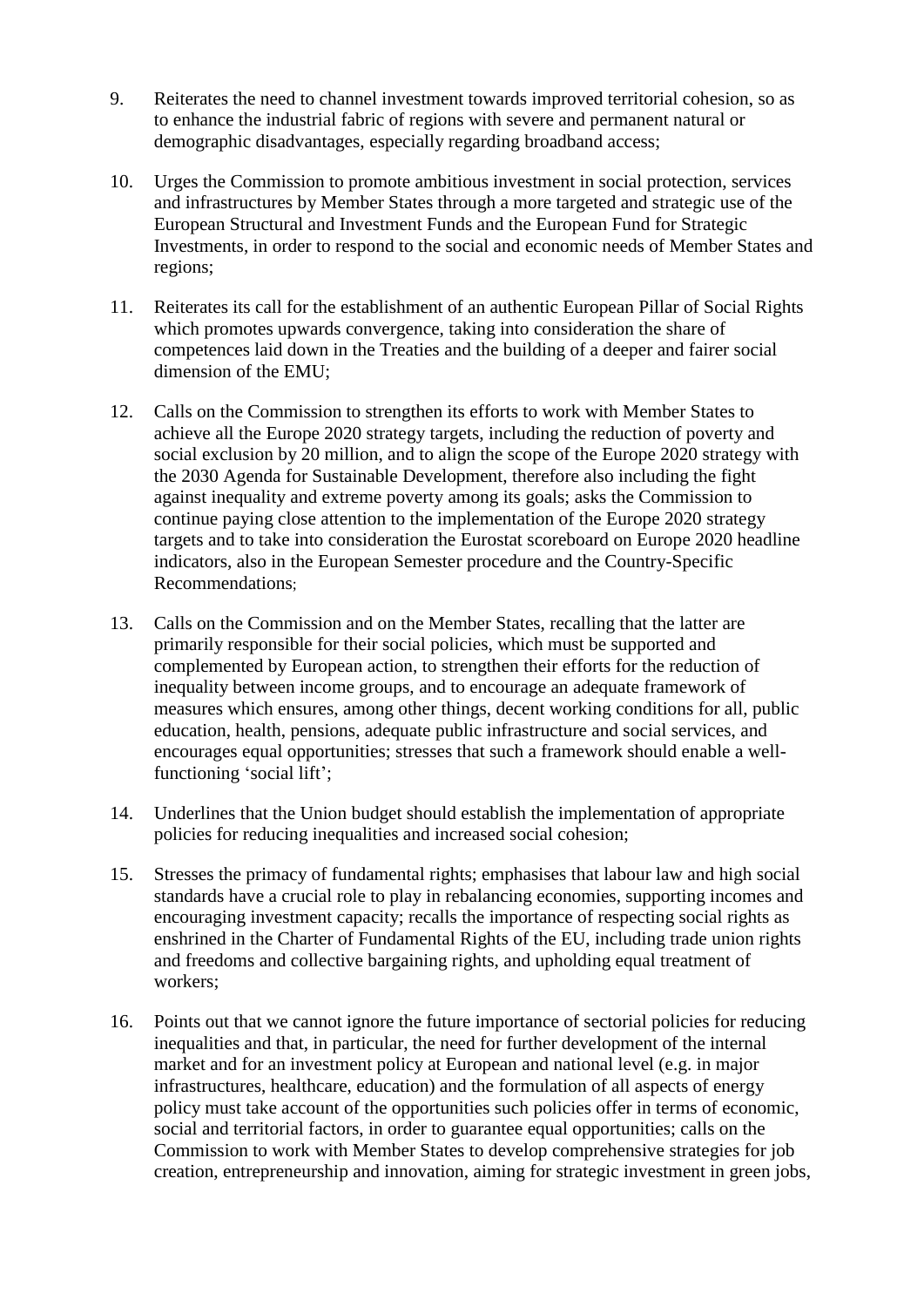in the social, health and care sectors, and in the social economy, whose employment potential is untapped;

#### *Measures to boost decent job creation and quality employment*

- 17. Expresses its concern regarding the evolution of inequality in the EU after the crisis, which was largely driven by growing unemployment; is of the opinion that unemployment is a source of inequalities and that policies for the creation of decent jobs and quality employment targeted on the main unemployment pockets could help improve household incomes in the bottom quintile;
- 18. Calls on the Commission to include in the upcoming revision of the Written Statement Directive provisions that eliminate discrimination based on contractual status and that ensure for every worker the right to fair terms and conditions of employment in line with ILO Decent Work standards:
- 19. Underlines the fact, moreover, that high levels of unemployment exert downward pressure on wages and can, in some cases, also have a detrimental effect on working and societal conditions; stresses that the fight against unemployment per se is a necessary but not a sufficient condition for reducing inequalities;
- 20. Calls on the Commission to propose a higher funding level for the Youth Employment Initiative (YEI) for the period 2017-2020, including better reaching young people under 30; calls on the Commission to contribute to better implementation of the Youth Guarantee, by focusing more on the most vulnerable young people who often have to cope with complex needs, taking into account the latest findings of the European Court of Auditors' report on use of the YEI and ensuring an accurate and transparent implementation and assessment;
- 21. Stresses the importance of following more closely young people leaving the Youth Guarantee/Youth Employment Initiative with a view to their lasting and efficient integration into the labour market; calls on the Commission to study the possibility of further flexibility of the YEI, also for well-performing countries in terms of youth policies, integrating schemes for the protection of young people in transition from education or higher education to work, in order to compensate for the exclusion of young people from contributory schemes of social protection in Europe;
- 22. Stresses that programmes such as the Youth Guarantee and the YEI must not be a substitute for Member States' own efforts to fight youth unemployment and promote sustainable integration into the labour market; acknowledges that quality and accessible education is the decisive factor for overcoming inequalities; calls, therefore, for increased investment in public education and lifelong learning;
- 23. Calls on the Commission and the Member States to emphasise the need to promote green jobs and boost employment in rural and declining areas and make such areas more attractive to women;
- 24. Calls on the Commission, through the ESF and the European Semester procedure, and the Member States, through their National Reform Programmes, to ensure full implementation of the measures at national level outlined in the Council recommendation on the labour market integration of the long-term unemployed;
- 25. Calls on the Commission and the Member States to complement the Economic and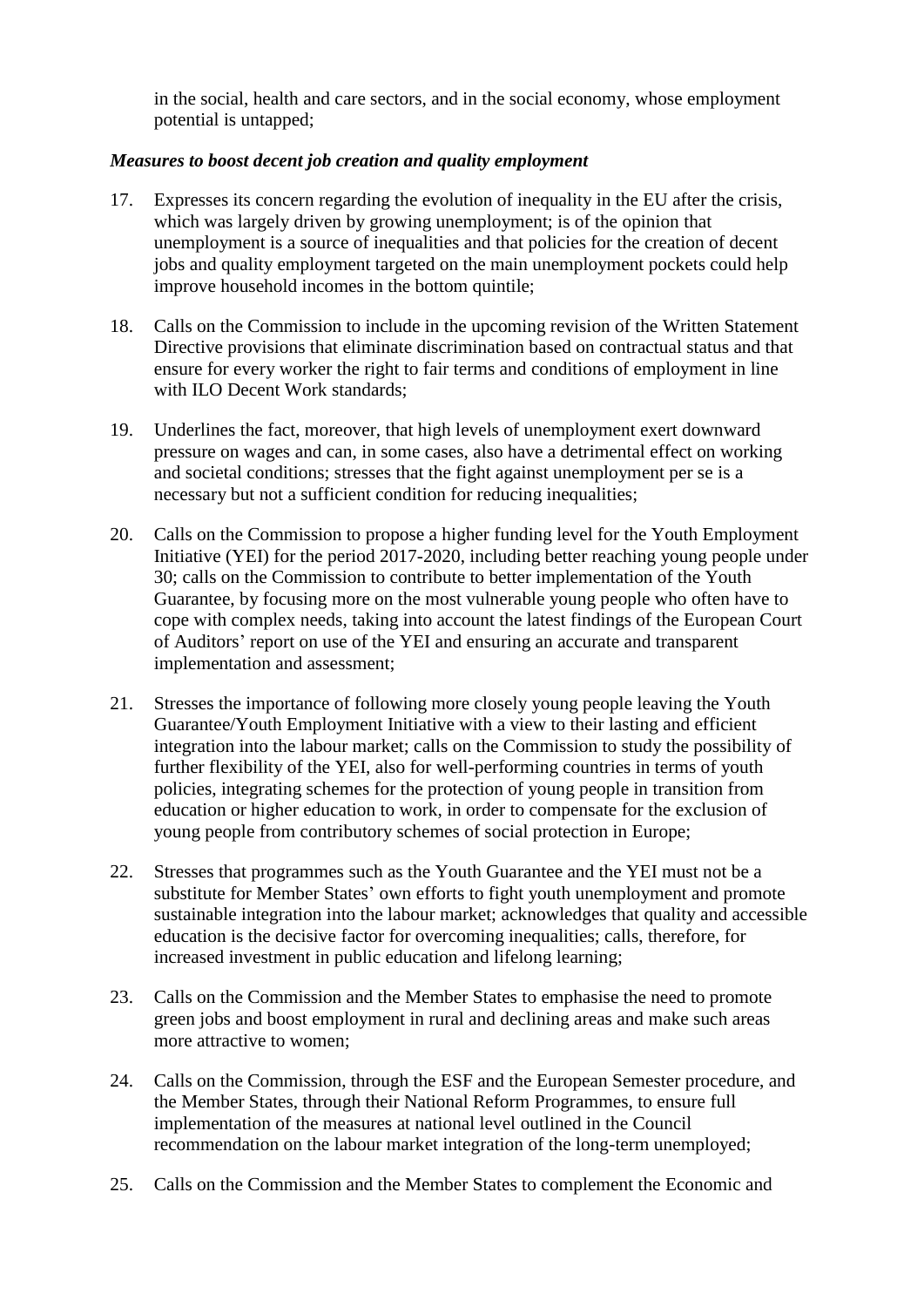Monetary Union with a fully-fledged European labour market combined with wide social protection coverage; believes that well-functioning labour markets and coordinated and robust welfare systems are vital to the success of the European monetary union and are part of a broader upward convergence process towards economic, social and territorial cohesion; calls on the Commission, in this sense, to present a study on how the EU can support and promote Guaranteed Public Employment Programmes at national level;

- 26. Calls on the Member States to ensure better alignment of education and training with labour market needs across the EU, creating more opportunities for mobility and improving recruitment and training strategies – particularly by means of 'on-the-job' training and targeted investment that will boost job creation and increase demand for employment; recalls that reskilling is an important element which makes it possible to reintegrate people back into the labour market and helps in tackling long-term unemployment and achieving a better match of skills with available jobs; stresses that skills validation and recognition of formal and informal learning are important tools to enable acquired skills to be valued in labour markets; insists that lifelong learning opportunities should be promoted along the whole of the life cycle, including old age, so that they can play out their full potential in fighting inequalities;
- 27. Calls on the Commission and the Member States to work together on addressing discrimination in recruitment and discriminatory recruitment procedures which prevent people from entering the labour market for reasons of (among others) gender, gender identity or expression, sexual orientation, sex characteristics, ethnicity, disability or age;

#### *Improving working and living conditions*

- 28. Expresses its concern over the amount of undeclared work, atypical work contracts and other forms of non-standard employment, which can give rise to precarious working conditions, lower wages, exploitation and poorer social security contributions, as well as rising inequality in some Member States; recalls that adequate social security and social protection need to be provided to protect all workers; calls on the Commission and the Member States to step up their efforts to fight the shadow economy and undeclared work;
- 29. Considers that the quality of jobs throughout the EU should be improved, especially regarding living wages, job security, access to education and lifelong learning and occupational health and safety; calls on the Commission to support further research in relation to monitoring and improving quality job creation and overall competitiveness in the EU, based on Eurofound's research;
- 30. Considers that certain forms of employment, such as zero-hours contracts and unpaid internships, do not permit a decent standard of living; considers it crucial to ensure proper learning and training opportunities and decent working conditions, where applicable, for internships, traineeships and apprenticeships, to establish limits on nonstandard forms of work, and to prevent the use of zero-hours contracts, the use of temporary agency workers to replace workers on strike, and the use of fixed-term contracts for permanent tasks;
- 31. Observes that voluntary part-time work may encourage certain categories of persons to participate in the labour market that are currently under-represented and be useful for work-life balance arrangements;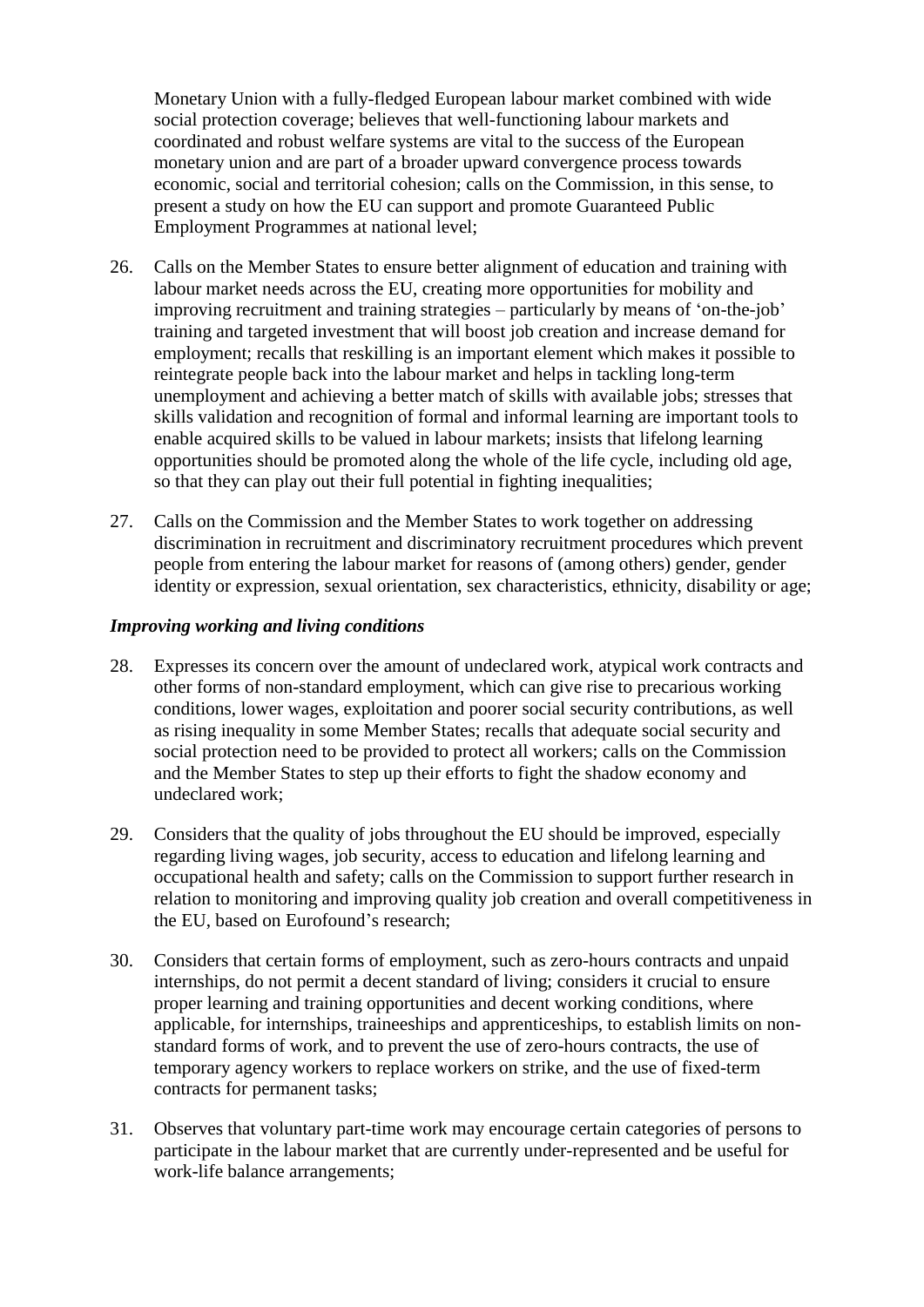- 32. Believes strongly that an accurate common employment classification at the European level could be explored in order to reduce precariousness on the basis of scientifically established facts and data; is convinced that applying the principle of equal pay for equal work done in the same place will help reduce inequalities between workers;
- 33. Highlights the importance of properly studying the different effects and aspects of increasing automation and the impact of the delay in adapting legislation, which could threaten to exert downward pressure on social protection systems and wages, especially affecting low-skilled and medium-skilled workers; emphasises, in that connection, the importance of keeping social protection and wages at adequate levels;
- 34. Considers that the New Skills Agenda must provide affordable access for all workers to lifelong learning and ensure adaptation to digitalisation and permanent technological change;
- 35. Takes due note of the European Economic and Social Committee's Opinion on a framework directive on adequate minimum income in the European Union, which should lay down common rules and indicators and provide methods for monitoring its implementation; stresses that the tool of reference budgets, which indicate the cost of living in dignity for different housing arrangements, household compositions and ages, could be used to assess the adequacy of minimum income schemes introduced by Member States;
- 36. Is concerned about the high levels of non-takeup of minimum income schemes where they exist, which point up the many barriers existing, including intrusive procedures and stigma linked to applying under those schemes; believes that income support programmes are vital to avoid unequal economic trends, by supporting individuals before they reach the stage of poverty and social exclusion;
- 37. Stresses the importance of social dialogue and collective bargaining for determining wages, and the need for these mechanisms to remain in the hands of the social partners in line with their autonomy as enshrined in the Treaties; calls on the Commission to carry out a study on a living wage index in order to estimate the cost of living and the approximate income needed to meet a family's basic needs for each Member State and region; highlights that for all households, an adequate income level is essential to enable the working poor to achieve financial independence while maintaining housing and food security;
- 38. Stresses that regarding the long-term financing of the construction of new dwellings, besides the ESI Funds and EFSI, other forms of both private and public funding should be mobilised as a way to step up the activities of national public banks or other agencies in the field of affordable and social housing;
- 39. Calls on the Commission to improve workers' occupational health and safety, including by proper enforcement of the Working Time Directive;
- 40. Recalls that the right of collective bargaining and action is a fundamental right in the EU and that the European institutions must respect it, observe its prin ciples and promote its application<sup>1</sup>; believes that the declining bargaining power of workers and

 $\overline{a}$ 1 In line with Article 51 of the Charter of Fundamental Rights of the European Union.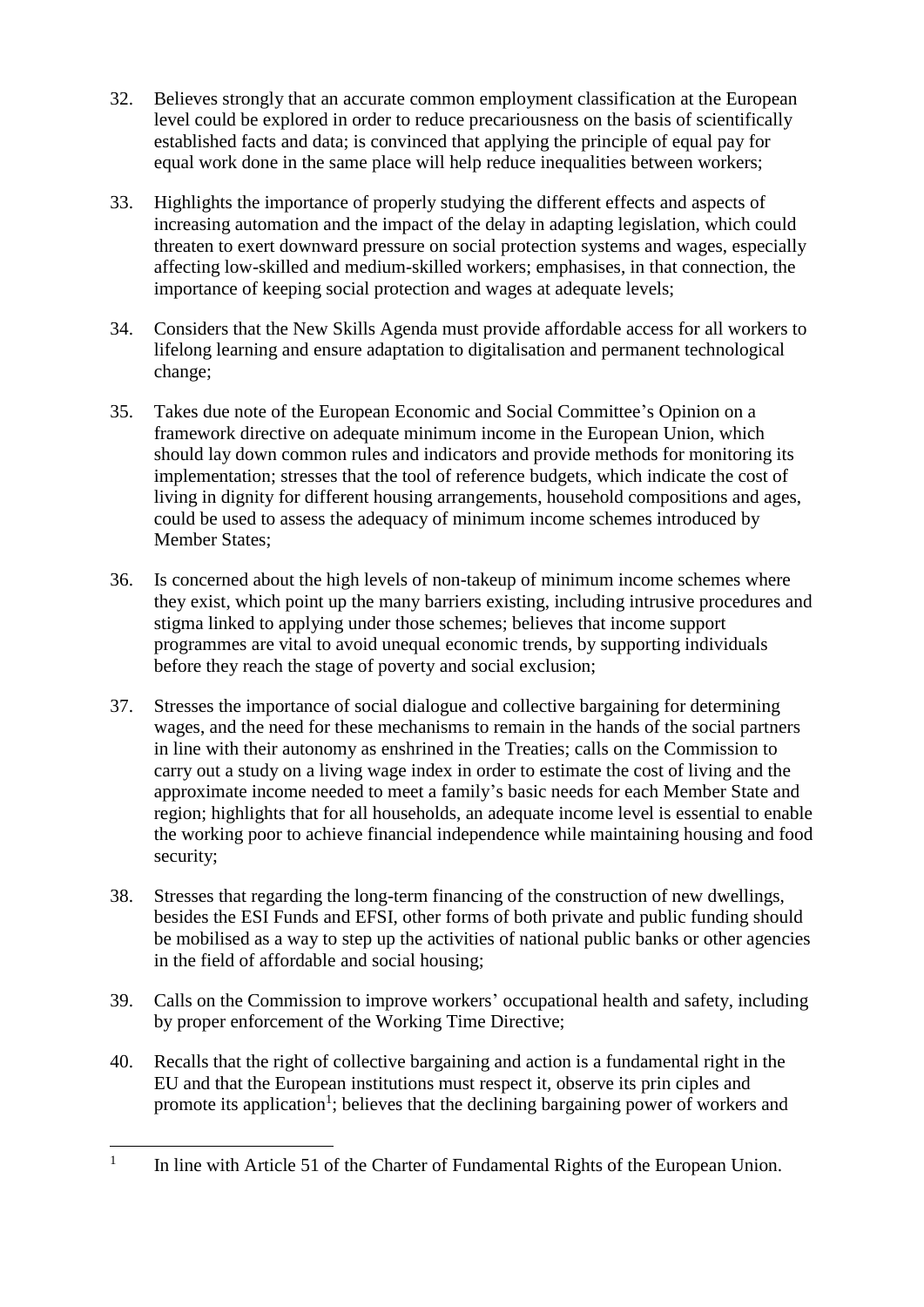trade unions has not contributed to those objectives and could be a cause of low wage growth and the proliferation of insecure work;

- 41. Notes the importance of protecting workers' rights and fostering the bargaining power of employees through structural reforms of labour markets that promote sustainable growth, decent jobs, shared prosperity and social cohesion; stresses the role of dialogue between social partners in addressing inequalities in the labour market; calls on the Member States and the EU to ensure the right to unionise as well as the strength and autonomy of both trade unions and employers' associations when engaging in negotiations at any level;
- 42. Highlights, in addition, the importance of civil dialogue with representatives of different groups of society, especially of those at higher risk of poverty and social exclusion, when discussing matters relating to inequalities;
- 43. Calls for the implementation of an anti-discrimination policy that plays a key role in ensuring equal employment opportunities and promoting social inclusion; calls on the Member States to unblock the anti-discrimination directive;
- 44. Calls on the Member States to take action to ensure that discrimination, harassment and violence based on gender, gender identity or expression, sexual orientation and sex characteristics (among others) is addressed in the workplace, and that clear reporting and support mechanisms for victims and procedures against perpetrators are in place;

#### *Strengthening the welfare state and social protection*

- 45. Highlights that in many countries welfare and social protection systems have come under pressure, being impacted by financial consolidation with repercussions in terms of income inequalities; believes that welfare systems should act as a safety net and also facilitate inclusion in the labour market; emphasises the need for a multidimensional approach to the achievement of greater equality and social cohesion, as reflected in the horizontal social clause (Article 9 TFEU), focusing on the social dimension of union policies and the commitment to apply the principle of social mainstreaming to all Union policies;
- 46. States that social progress, as defined in the European social progress index, is the capacity of a society to meet the basic human needs of its citizens, to establish the building blocks that allow citizens and communities to enhance and sustain the quality of their lives, and to create the conditions for all individuals to reach their full potential;
- 47. Encourages the Member States to improve their welfare systems (education, health, housing, pensions and transfers) on a basis of high-level social safeguards, in order to achieve comprehensive protection of people, taking into account the new social risks and vulnerable groups that have appeared as a result of the financial, economic and then social crises with which the Member States have had to cope;
- 48. Calls on the Member States to boost investment in quality and affordable early childhood education and care services, stressing that such investment appears to pay off, particularly for children from disadvantaged families; calls on the Member States, with the support of the Commission and in line with the Barcelona targets, to take the appropriate measures to ensure universal and affordable access to quality public education from an early age (0-3), since this is key for combating inequalities in the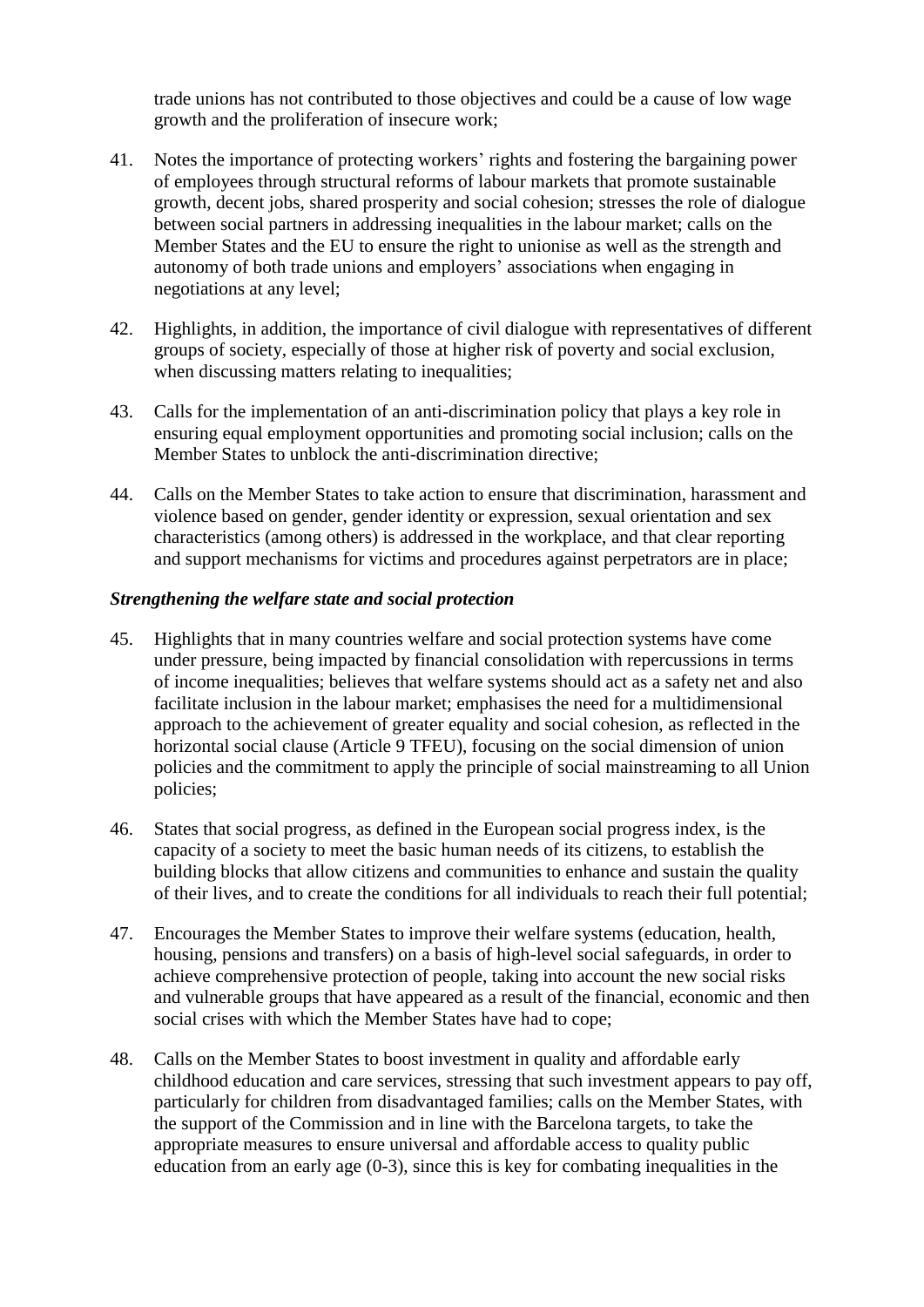long term;

- 49. Calls for universal access to affordable housing, protecting vulnerable households against eviction and over-indebtedness, and promoting an effective second chance framework for individuals and families at the European level;
- 50. Urges Member States to act swiftly on the current migration and refugee crisis and to guarantee that refugees have access to rapid language and culture learning processes, training, quality housing, healthcare, education, labour market and social protection and recognition of formal and non-formal skills and capabilities, and to ensure their inclusion in society;
- 51. Affirms that universal access to public, solidarity-based and adequate retirement and old age pensions must be granted to all; calls on the Commission to support Member States in strengthening public and occupational pension systems to provide an adequate retirement income above the poverty threshold, and to allow pensioners to maintain their standard of living and to live in dignity and independence; reiterates its call for care credits in pension systems to compensate for lost contributions of women and men due to childcare and long-term care responsibilities, as a tool to reduce the gender pension gap; highlights that while personal pension schemes can be important tools to improve pension adequacy, statutory solidarity-based pension systems remain the most efficient tool for combating old-age poverty and social exclusion;
- 52. Highlights that the fundamental rights of people with disabilities should be guaranteed, including the right to decent and barrier-free work, services and basic income security adapted to specific individual needs, decent standards of living and social inclusion, and specific provisions on protection from exploitation and forced labour;
- 53. Considers that international trade has been an engine for growth but that the benefits are not always well distributed and this can be perceived as a source of inequalities; calls on the Commission and the Member States to promote fairer international trade agreements that respect European labour market regulations and ILO core conventions, while also protecting quality employment and workers' rights and ensuring European and national mechanisms for the compensation of workers and sectors negatively affected by major changes in world trade patterns due to globalisation, including the European Globalisation Adjustment Fund;
- 54. Calls on the Commission to ensure that EU competition policies enable fair competition and help fight cartels or incompatible state aid, which distort prices and disrupt the functioning of the internal market, with a view to ensuring that consumers are protected;

#### *Combating poverty and social exclusion*

- 55. Considers that the right to equal opportunities should be ensured in the European Union; is concerned that the current inequality of outcomes that affects everyone living in the EU, but especially children and young people, is often aggravated by the non-egalitarian design of education systems and has damaging consequences for young people's wellbeing and development as individuals, thereby contributing to a low sense of selfworth or inclusion in society of European youth, especially those lacking resources and opportunities;
- 56. Stresses that education has a key role to play in reducing inequalities, and, in that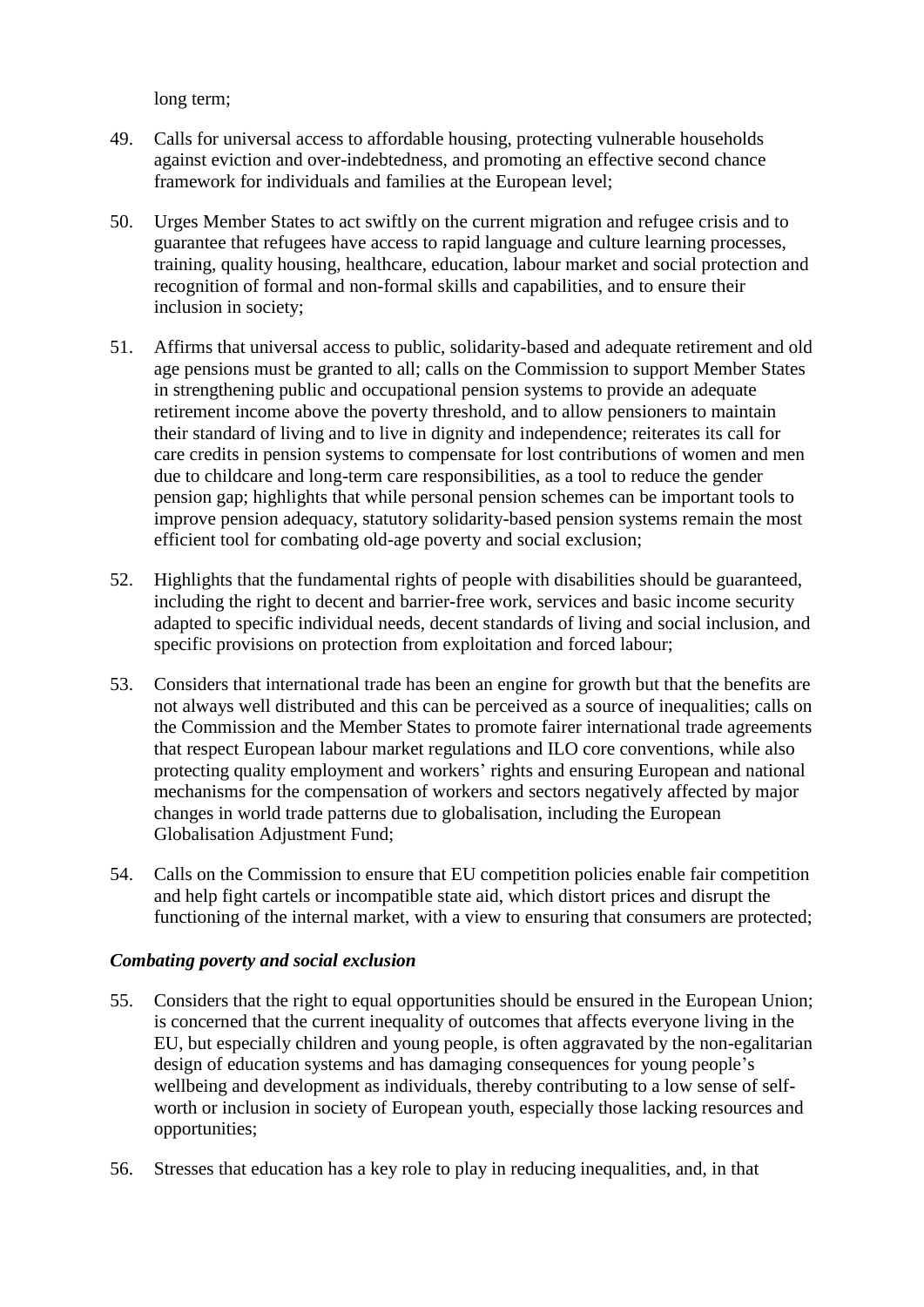connection, calls on the Member States to step up their efforts and earmark sufficient investment in order to guarantee equal opportunities; affirms the importance of universal access to education and access to student support for young people in higher education; calls on the Commission to support Member States in creating adequate, decent and accessible housing for young people in order to sustain their transitions;

- 57. Calls on the Commission and the Member States to step up the fight against poverty, especially among children, by setting targets to reduce child poverty, by exploring the coordinated implementation of the Recommendation on Investing in Children, and through the creation of a child guarantee scheme;
- 58. Stresses, further, that many cultural and sporting activities are powerful tools for cohesion and social integration, and points out that these activities can improve the employment prospects of the least-favoured members of society by teaching them soft skills;
- 59. Calls on the Member States to achieve the goals of the Europe 2020 strategy as regards reducing poverty and the risk of social exclusion;
- 60. Considers the rapid increase of homelessness in most EU Member States to be an issue of urgent concern; believes that, in line with the principles outlined in the Social Rights Pillar, the Commission should support Member States in their efforts to curb the rising trend of homelessness with a view to its gradual elimination;

#### *Achieving a real gender balance*

- 61. Notes that the Commission has responded to its call for a better work-life balance for women and men living and working in the EU, through the proposal for a directive on work-life balance for parents and carers to meet the challenges of the next decades; recalls its call for adequate remuneration and social protection, and stresses that the proposals put forward by the Commission are a good basis on which to increase women's participation in the labour market and boost work-life balance and flexible working arrangements for both women and men, as a means of reducing inequalities in paid and unpaid work;
- 62. Stresses that further inclusion of women in the labour market, by improving support for female entrepreneurship as well as by closing the gap between women's educational attainment and their position in the labour market and safeguarding equal opportunities between men and women in terms of pay, career advancement and opportunities for working full-time, are all essential factors for the achievement of inclusive and longterm economic growth, eliminating the gender pension gap, combating inequalities and fostering women's financial independence;
- 63. Calls on the Commission to put forward initiatives, if necessary, to remove any kind of gender pay gap, setting penalties for Work Centres that violate the right to equality by establishing different wages for identical job categories, depending on whether they are occupied mainly by men or by women.
- 64. Regrets the fact that, despite existing legislation enshrining the principle of equal pay for work of equal value by male and female workers, there is still a gender pay gap and an even greater gender pension gap; calls on the Commission and the Member States and social partners to address the gender gap challenge in pay and pensions;